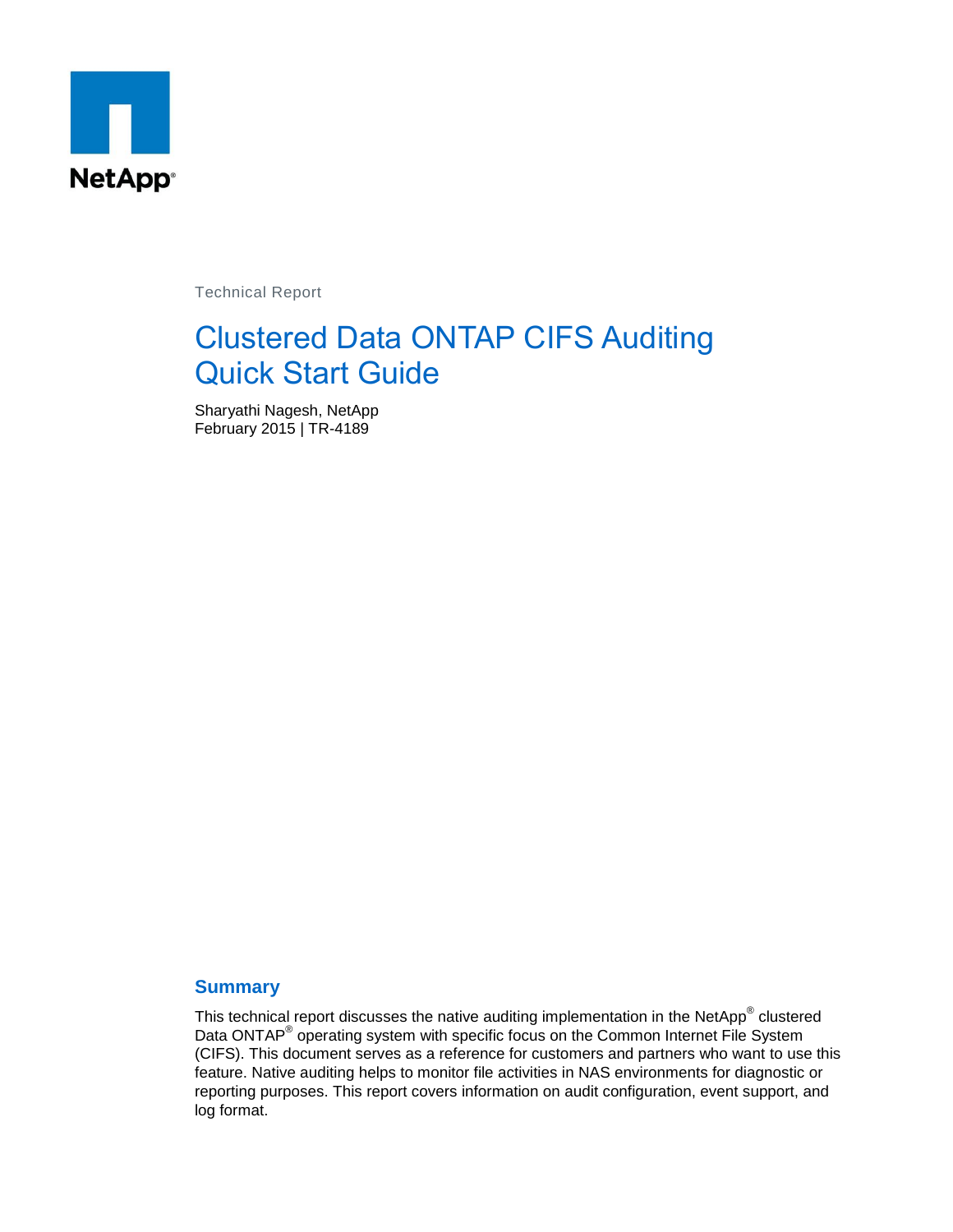### **TABLE OF CONTENTS**

| 1            |     |  |  |  |  |
|--------------|-----|--|--|--|--|
|              | 1.1 |  |  |  |  |
|              | 1.2 |  |  |  |  |
|              | 1.3 |  |  |  |  |
| $\mathbf{2}$ |     |  |  |  |  |
|              | 2.1 |  |  |  |  |
|              | 2.2 |  |  |  |  |
|              | 2.3 |  |  |  |  |
| 3            |     |  |  |  |  |
|              | 3.1 |  |  |  |  |
|              | 3.2 |  |  |  |  |
|              | 3.3 |  |  |  |  |
|              | 3.4 |  |  |  |  |
|              | 3.5 |  |  |  |  |
|              |     |  |  |  |  |
|              |     |  |  |  |  |
|              |     |  |  |  |  |
|              |     |  |  |  |  |
|              |     |  |  |  |  |
|              |     |  |  |  |  |

### **LIST OF TABLES**

### **LIST OF FIGURES**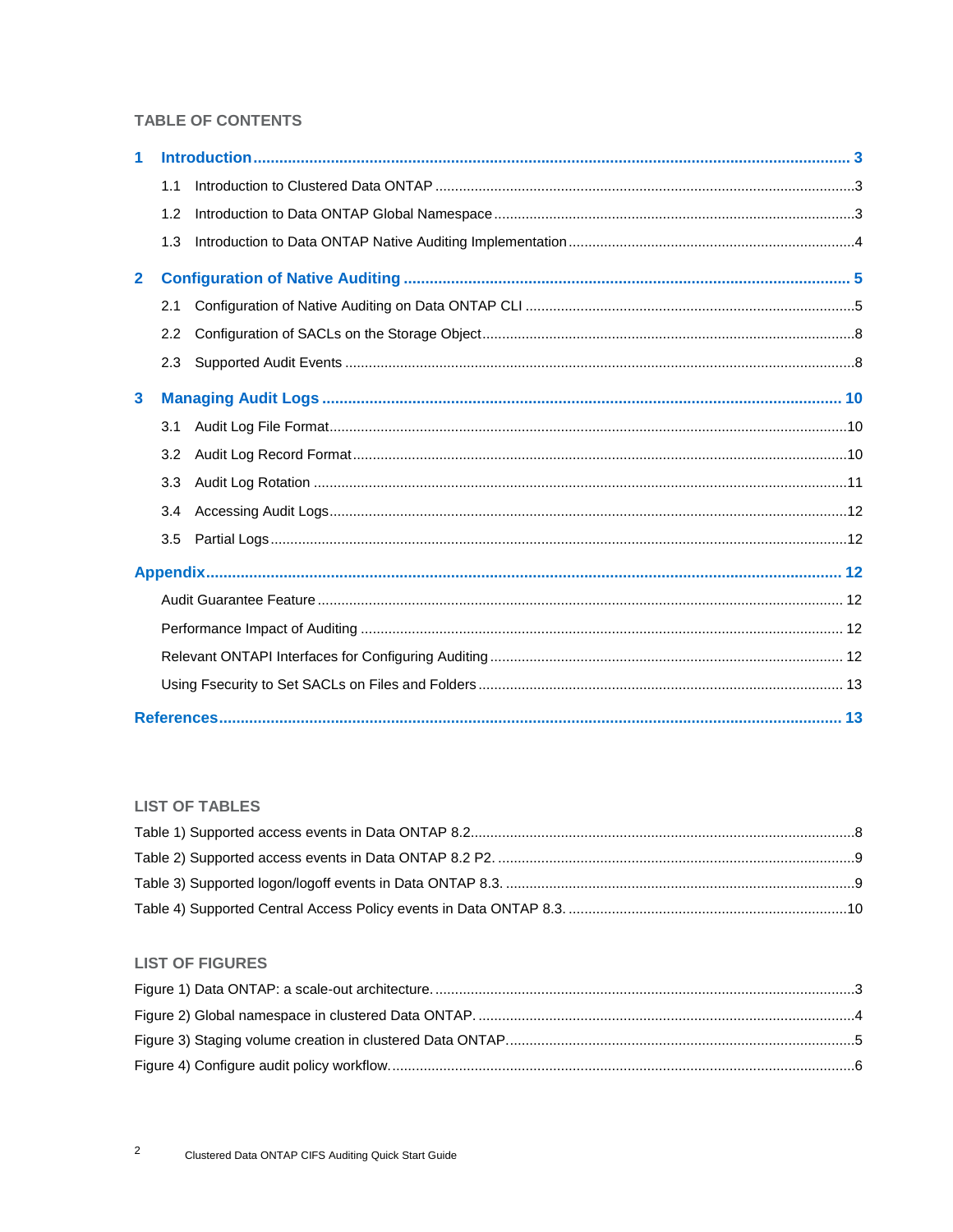# <span id="page-2-0"></span>**1 Introduction**

Native auditing helps to generate and manage file access logs on NetApp controllers. This feature helps to meet industry requirements such as compliance, secure log management, and intrusion detection. A storage administrator can use this feature to monitor CIFS/NFS user activities on files and folders.

Native auditing implementation for clustered Data ONTAP is supported from version 8.2 onward. This report describes how to configure auditing in clustered Data ONTAP, access log files, and interpret log information. Native auditing provides a file auditing framework that supports both CIFS and NFS protocols. Auditing in CIFS is based on NTFS, system access control lists (SACLs), or NFS 4.x access control lists (ACLs). This document focuses exclusively on auditing in CIFS file activity and best practices. For NFS-specific auditing information, refer to [TR-4067: Clustered Data ONTAP NFS Best Practice and](http://www.netapp.com/us/media/tr-4067.pdf)  [Implementation Guide.](http://www.netapp.com/us/media/tr-4067.pdf)

# <span id="page-2-1"></span>**1.1 Introduction to Clustered Data ONTAP**

Clustered Data ONTAP supports scale-out architecture that can be used to add multiple NetApp nodes that provide scalability for storage capacity and performance.



<span id="page-2-3"></span>**Figure 1) Data ONTAP: a scale-out architecture.**

# <span id="page-2-2"></span>**1.2 Introduction to Data ONTAP Global Namespace**

The namespace offered by a storage virtual machine (SVM, formerly called Vserver) is called a NetApp global namespace. It acts as a container for all storage object servers by the SVM and identifies each such object with a unique identity. NetApp global namespace supports combining volumes across the cluster to provide a single namespace. Junction points provide means to join volumes together, creating a single namespace. This capability provides additional flexibility in laying out namespaces when compared to Data ONTAP 7-Mode.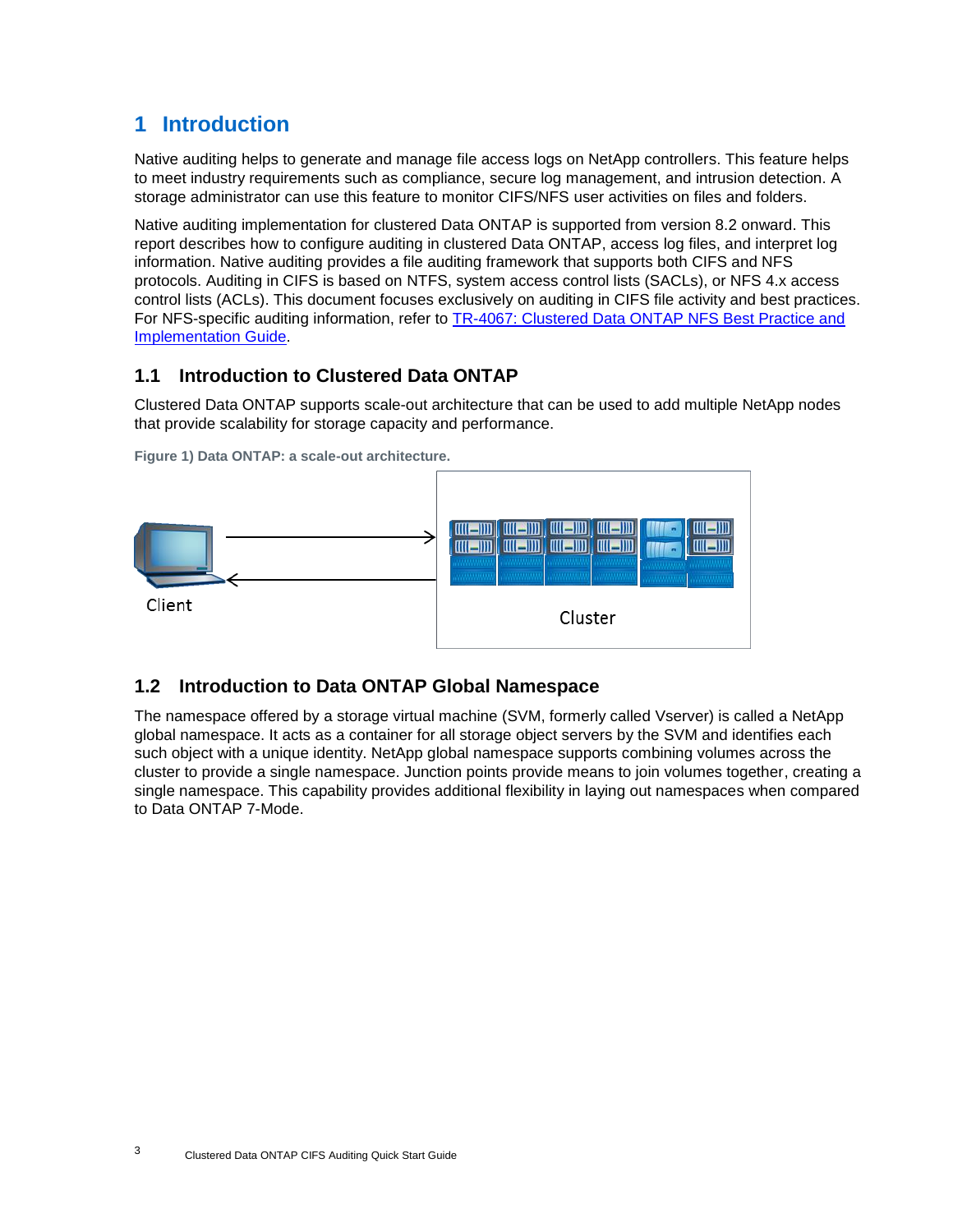<span id="page-3-1"></span>**Figure 2) Global namespace in clustered Data ONTAP.**



The global namespace created using junction points has the following characteristics:

- Stitching volumes together is transparent to the clients.
- CIFS shares can be created on volumes, qtrees, or folders.

# <span id="page-3-0"></span>**1.3 Introduction to Data ONTAP Native Auditing Implementation**

The native auditing framework enables a storage administrator to monitor user actions such as access and modification of data files. This framework can be quickly configured to monitor file activities for both compliance needs as well as for short-term diagnostic purposes.

The native auditing feature in Data ONTAP 8.2 supports both CIFS and NFS protocols. A CIFS or an NFS license is required to configure this feature. To support reliable auditing, the audit information is stored on the disk instead of in memory so that in the event of a node or cluster crash, the latest audit information is committed to the disk.

To enhance performance and the user experience, this audit information is stored in a specific location in each aggregate. This location is referred to as the staging volume. The log records in the staging volume are consolidated into a single log file on a periodic basis. The location and consolidated log file are specified during audit configuration. This process is explained in section [2.1.](#page-4-1)

The creation of staging volumes is transparent to end users. After the creation of an audit policy on any one SVM in the cluster, a staging volume is created on all the aggregates in the cluster. From then on, all other SVMs use the existing staging volumes. Each staging volume consumes 2GB of free space and needs to be provisioned during configuration.

Staging volumes are created under a cluster SVM context, not under the data SVM context. A staging volume can be accessed only by the Cserver administrator. The Cserver administrator can resize the staging volume in diag-mode by using the vol resize option.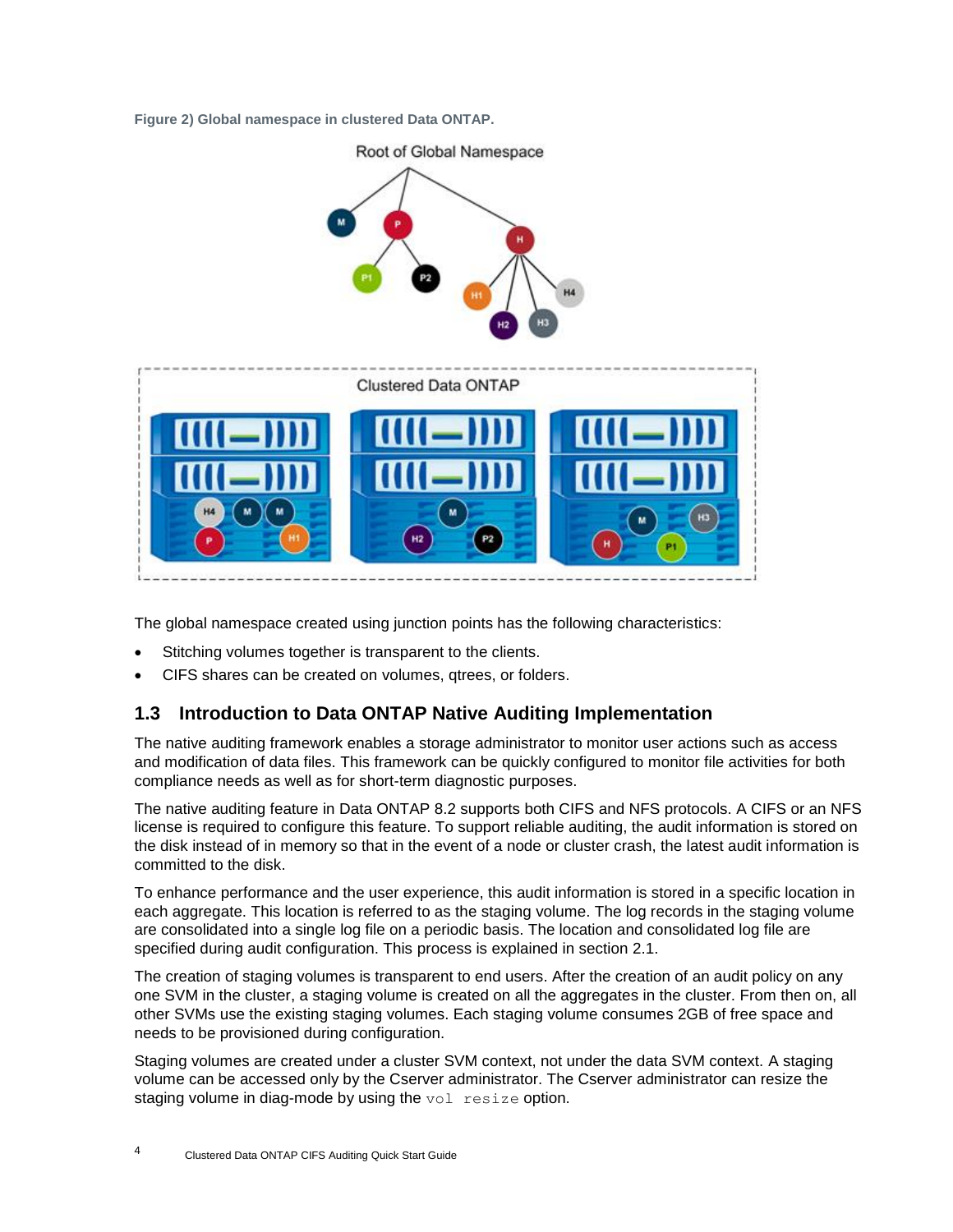If the staging volume gets filled up, the CIFS operations will be blocked. NetApp recommends following the best practices for configuring log rotation, destination volumes, and guaranteed auditing that are listed in [TR-4191: Best Practices Guide for Clustered Data ONTAP 8.2.x and 8.3 Windows File Services.](http://www.netapp.com/us/media/tr-4191.pdf) NetApp does not recommend resizing or changing the staging volume because the size is determined after extensive deliberation.

For example, in [Figure 3,](#page-4-2) the SVM is spread across two nodes and three aggregates. Enabling auditing would create a staging volume in each of the aggregates and by default would take up 2GB of space for each aggregate.



<span id="page-4-2"></span>**Figure 3) Staging volume creation in clustered Data ONTAP.**

Log consolidation is scheduled every 10 seconds, and scheduling depends on the available CPU bandwidth in the user space. Log consolidation cannot be configured. This point is explained in section [2.1.](#page-4-1)

# <span id="page-4-0"></span>**2 Configuration of Native Auditing**

This section introduces the configuration required to enable auditing on clustered Data ONTAP for SVM context and configuration of SACLs on files and folders.

# <span id="page-4-1"></span>**2.1 Configuration of Native Auditing on Data ONTAP CLI**

The SVM audit command enables or disables auditing, defines log location files, manages log rotation, and so on.

You can configure auditing by using either the cluster admin or SVM vsadmin credential. With the cluster admin credential, you can apply configuration to any SVM in the cluster; the SVM vsadmin credential restricts you to only the specific SVM context. The examples in this report are for the cluster context. In the cluster context, you can access/modify/create the audit config for all the SVMs in the cluster. In the SVM context, you can access only the SVM audit config.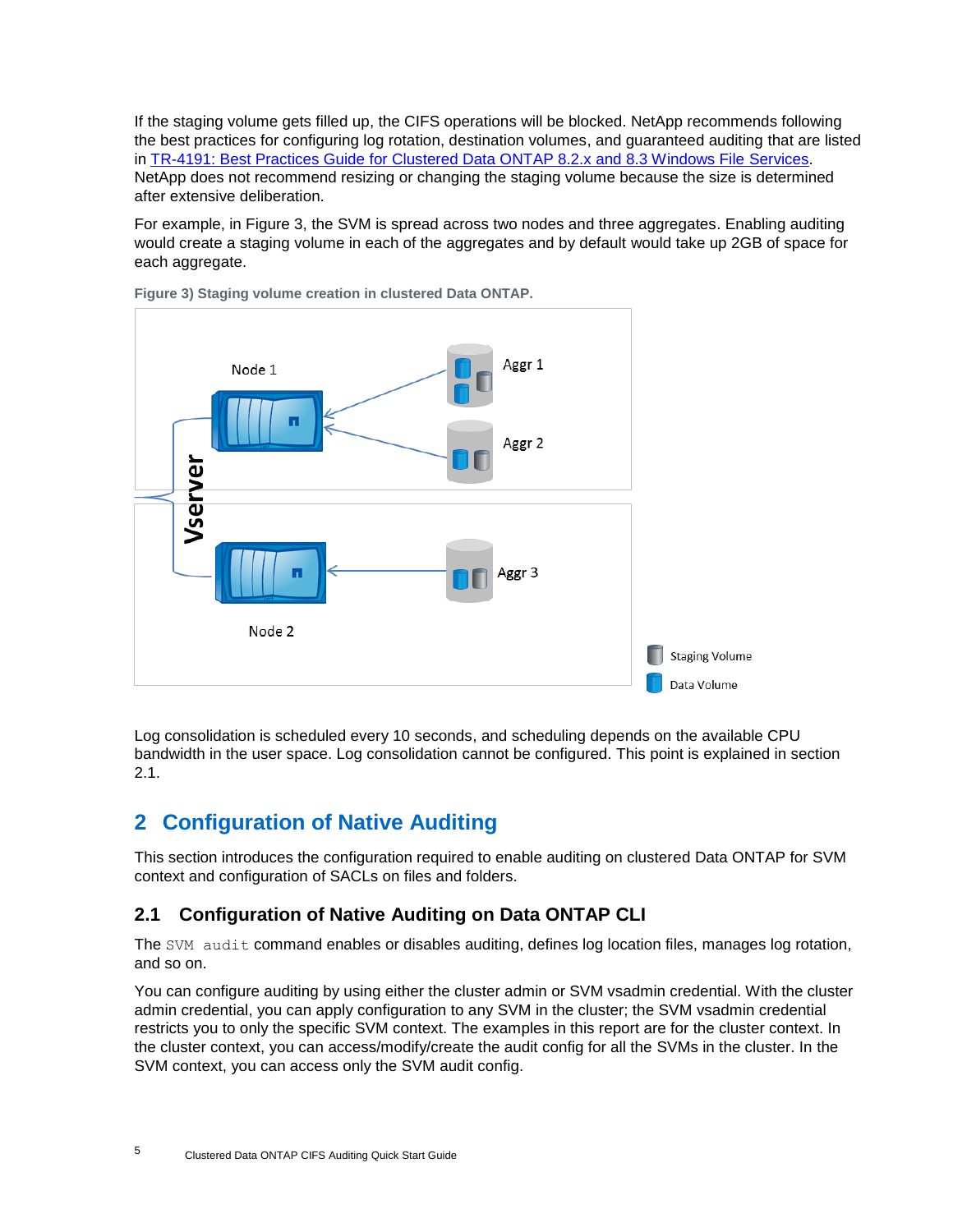Additionally, enabling auditing requires the configuration of SACLs. To configure SACLs on files and folders, users needs to have SeSecurity privileges. By default, only the local user BUILTIN\administrator has this privilege.

To assign SeSecurity privileges to a user, run the following command:

```
vserver cifs users-and-groups privilege add-privilege -vserver <vserver name> -user-or-group-name 
<user> -privileges SeSecurityPrivilege
```
# **Workflow for Configuring Audit Policy on SVM**

The following flow chart captures the workflow for enabling native auditing in clustered Data ONTAP 8.2 and later. This report primarily explains audit configuration through the CLI; equivalent operations are possible through the NetApp ONTAPI® library as well. To configure through ONTAPI, refer to the Appendix.

<span id="page-5-0"></span>**Figure 4) Configure audit policy workflow.**



### **Create an Audit Policy on SVM**

The first step for enabling auditing on an SVM is to create an audit policy. The SVM name, destination path for saving logs, and log rotation parameters are required as inputs. You can create only one active policy for each SVM. This command will either:

- Create new staging volumes if the staging volume does not already exist in the data aggregate.
- Share an existing staging volume in the data aggregate without compromising on multi-tenancy. In some instances, the staging volume can be shared by multiple SVMs.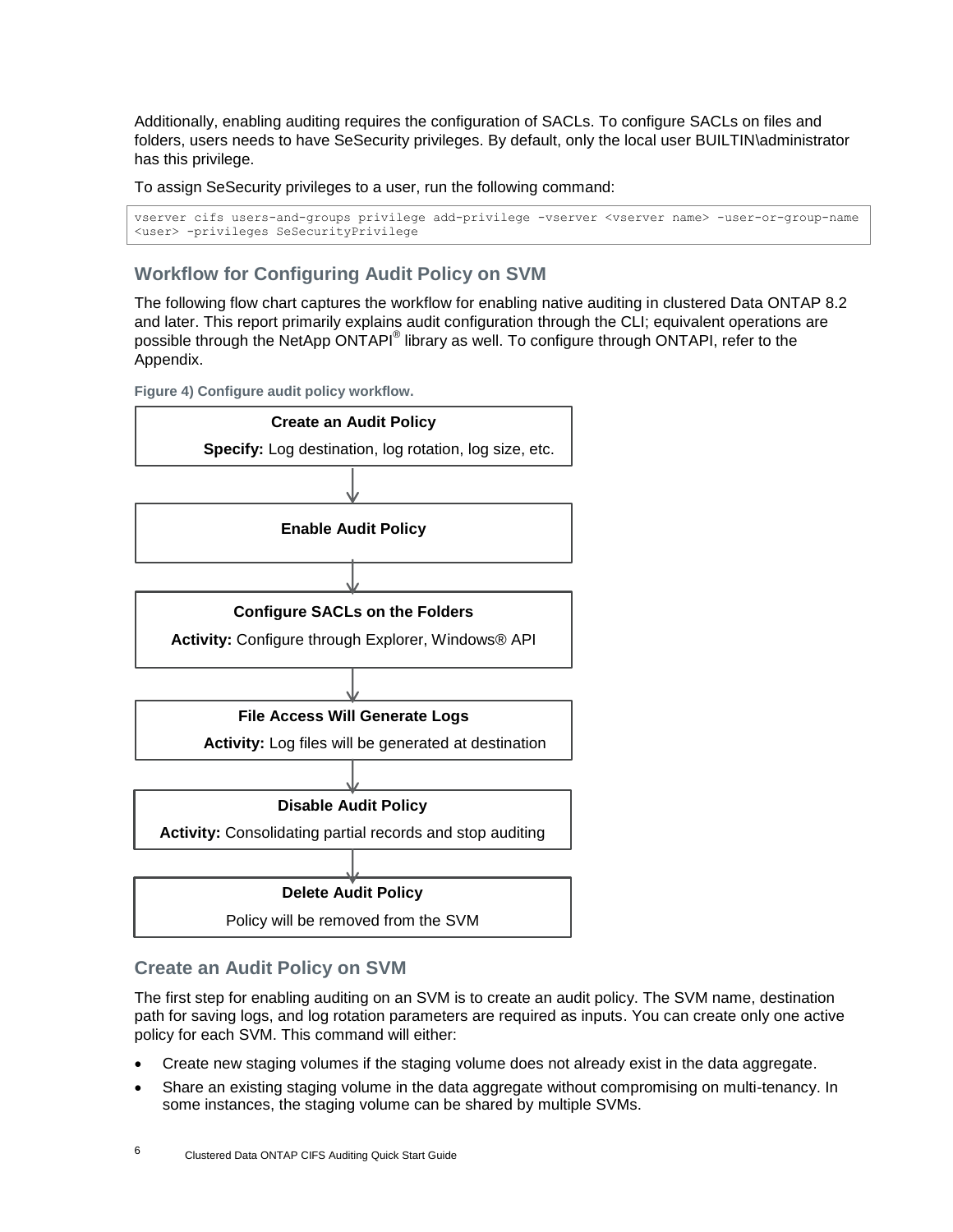By default, the staging volume consumes 2GB of space. The audit will fail if there's insufficient free space on the aggregate in which the data volume resides.

#### **Creating Policy Based on Log Size**

In the following example, an audit policy is created for the specified SVM with log location specified in the destination field. The destination path is a path to the folder location and should have been created previously. The size of the log file is specified through the rotate-size field. The rotate-limit parameter specifies the maximum number of log files that will be retained in the specified destination. Log files beyond this value will be overwritten. A value of zero indicates unlimited log files; in this case, the number of log files will be limited by the available free space in the destination. NetApp does not recommend setting this value to zero. When the destination volume is filled up, the CIFS client operations will be affected.

```
vserver audit create -vserver <vserver name> -destination <unix path> -rotate-size <size MB> -
rotate-limit <Number of log files>
```
When log files reach the specified rotate size, the action triggers log rotation. The log rotate size should be greater than 1024KB and the default value is 100MB.

#### **Creating Policy Based on Time**

This example illustrates creating an audit policy for a specified SVM with the log location specified in the destination field by using the following command:

```
vserver audit create -vserver <vserver name> -destination <unix path> -rotate-schedule-minute
<minute of the hour> -rotate-limit <Number of log files>
```
**Note:** The rotate-limit parameter specifies the maximum number of log files that will be kept in the specified destination.

The rotate-schedule parameter defines how often the audit log file will be rotated. For more details about log rotation, refer to section [3.3.](#page-10-0)

### **Enable an Audit Policy on SVM**

After the audit policy is created, it needs to be enabled for audit action to begin. To enable the audit policy, use the following command:

vserver audit enable -vserver <vserver name>

#### **Disable an Audit Policy on SVM**

This command consolidates any partial audit records present in the staging volumes into the consolidated audit log file and stops further logging of audit records:

vserver audit disable -vserver <vserver name>

### **Delete an Audit Policy on SVM**

Deleting the audit policy can free space for data by deleting the staging volume. If the staging volume is used by another SVM, deletion is not possible. Staging volumes are deleted only when all the SVM references are deleted.

An audit policy can be deleted by using the following command:

vserver audit delete -vserver <vserver name>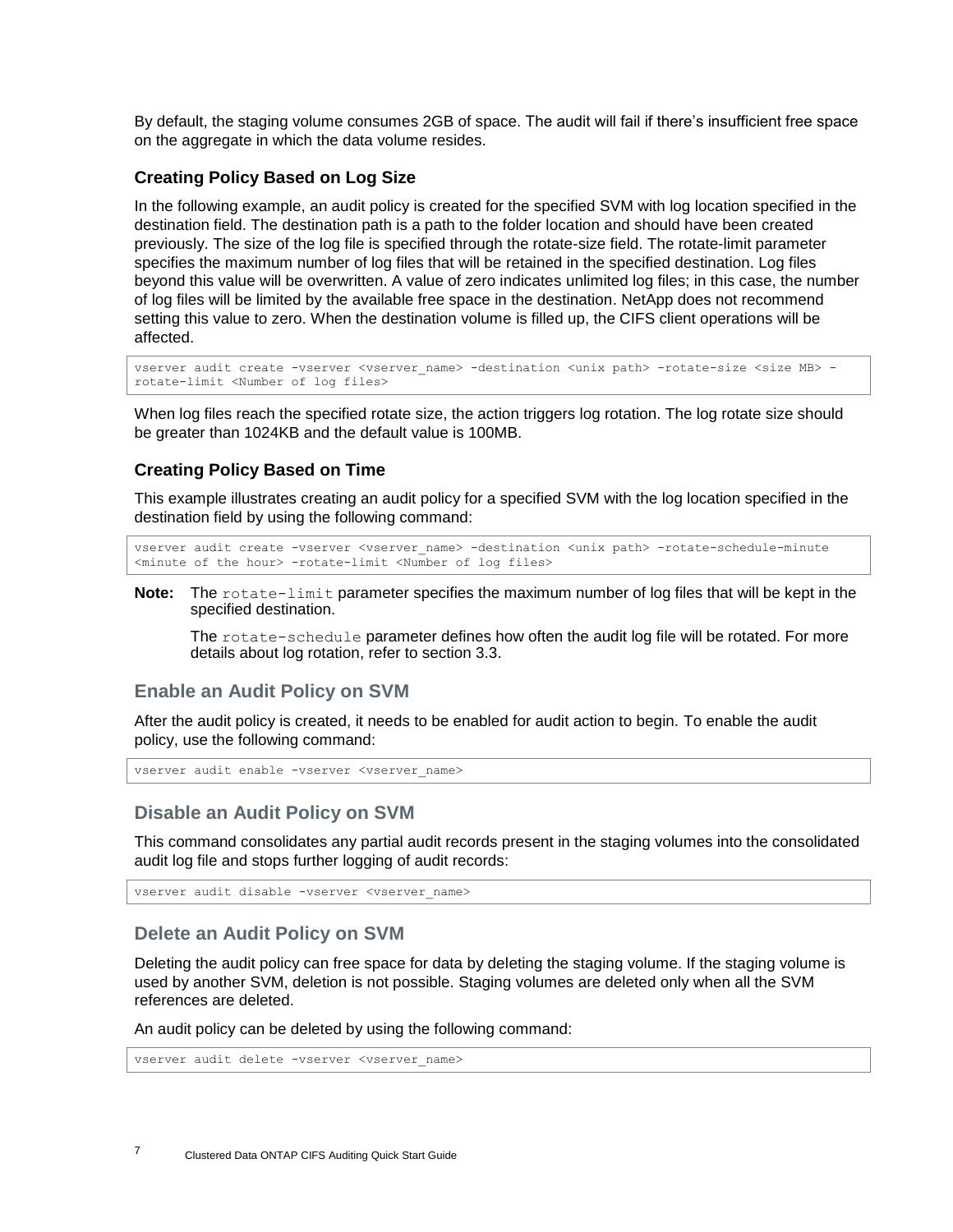# **Modify an Audit Policy on SVM**

The audit  $\text{modify}$  command modifies the parameters previously created for an audit policy. This command can be used to modify log destination location and rotation policies such as number of concurrent log files, log rotation triggers, and so on.

```
vserver audit modify -vserver <vserver name> -destination <unix path> -rotate-size 100MB -rotate-
limit 0
```
# <span id="page-7-0"></span>**2.2 Configuration of SACLs on the Storage Object**

After enabling the audit policy at the SVM level, configure SACLs on files, folders, or shares.

SACLs can be configured on files and folders as follows:

- By using client applications such as Windows Explorer
- From script/application using appropriate Windows APIs
- From file-directory (Fsecurity) command through the CLI

SACLs can be configured on shares as follows:

- By setting SACLs on the root of the share from the Windows client
- **Note:** Windows RPCs are currently not supported. Configuration through MMC or a dependent application is not possible.

# <span id="page-7-1"></span>**2.3 Supported Audit Events**

The auditing framework supports the logging of file and folder access operations. [Table 1](#page-7-2) lists the equivalent Windows object access operation ID. Both success auditing and failure auditing are supported for each of these operations.

[Table 1](#page-7-2) lists the supported events. The mapping of these events and the Windows events is on a besteffort basis. Some of the information present in a Windows event might not be provided in the Data ONTAP environment; for example, Windows audit records capture process ID and process name, which is not possible in Data ONTAP audit records.

# **Access Events Supported in Data ONTAP 8.2**

Native auditing was introduced in the first release of clustered Data ONTAP 8.2. We provided support to basic audit events that will help in tracking file operations and generating required audit trails.

| <b>Windows Event ID</b> | <b>Event Name</b>     | <b>Description</b>                                                                                                                                                                                                                                                             |
|-------------------------|-----------------------|--------------------------------------------------------------------------------------------------------------------------------------------------------------------------------------------------------------------------------------------------------------------------------|
| 4656                    | Open object           | A handle to an object is requested. This corresponds to event<br>ID 560 in Windows Server <sup>®</sup> 2003 (W2k3) and earlier.                                                                                                                                                |
|                         | Create object         |                                                                                                                                                                                                                                                                                |
| 4663                    | Read object           | An attempt was made to access an object. This corresponds to<br>event ID 567 in W2k3 and before. This event documents the<br>operations performed against data objects. This event logs<br>operations that take place between the open and the<br>close events for the object. |
|                         | Write object          |                                                                                                                                                                                                                                                                                |
|                         | Get object attributes |                                                                                                                                                                                                                                                                                |
|                         | Set object attributes | Read and write events are optimized to log only the first read<br>and write to make them more effective.                                                                                                                                                                       |
| 4664                    | Hard link             | An attempt was made to create a hard link. A hard link is a<br>pointer to another file in the same file system.                                                                                                                                                                |

<span id="page-7-2"></span>**Table 1) Supported access events in Data ONTAP 8.2.**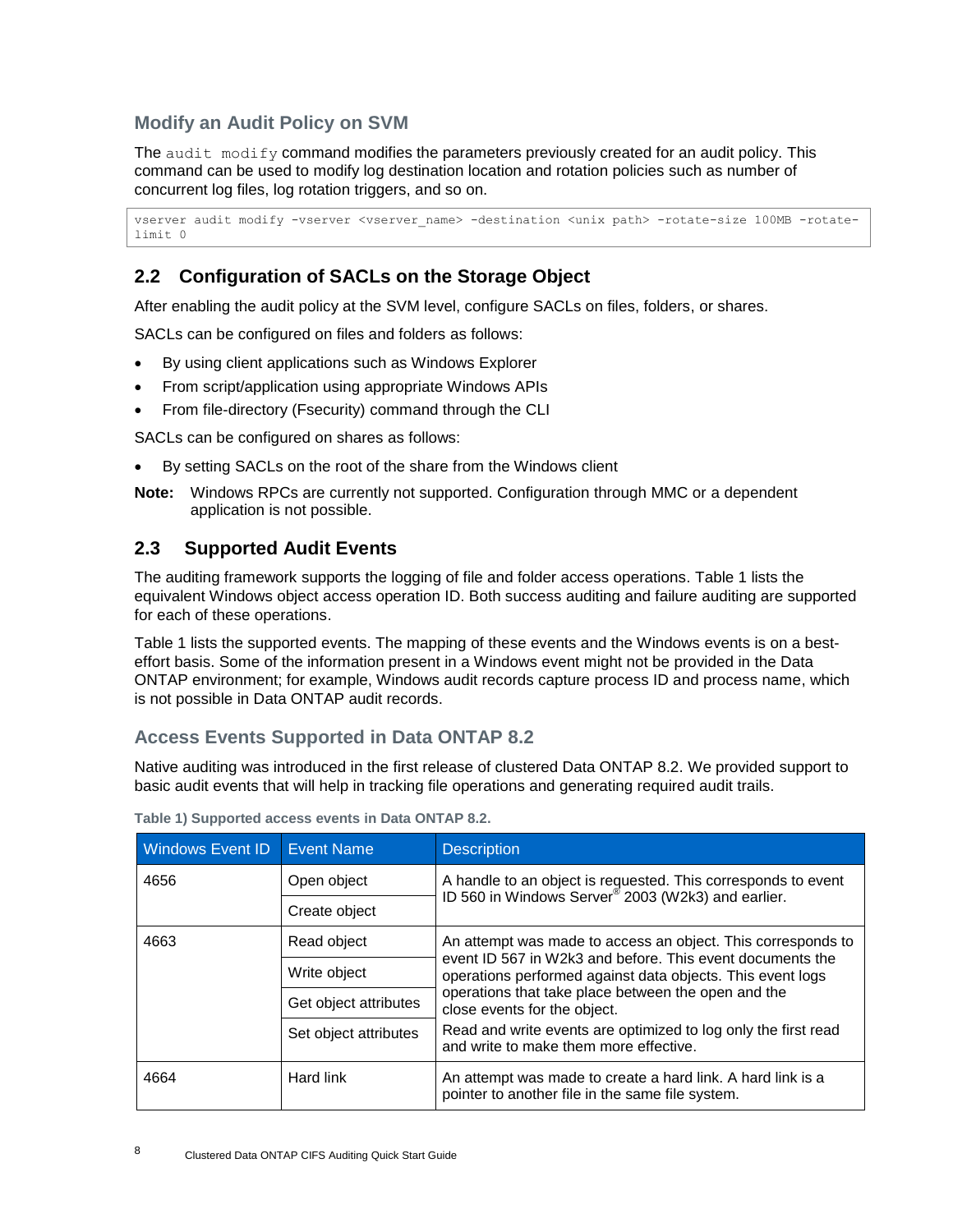| Windows Event ID   Event Name |               | <b>Description</b>                                                                                                                 |
|-------------------------------|---------------|------------------------------------------------------------------------------------------------------------------------------------|
| 9999                          | Rename object | Added by NetApp. This ID captures the object rename<br>operation. This is currently not supported by Windows as a<br>single event. |
| 9998                          | Unlink object | Added by NetApp. This ID captures the object unlink operation.<br>This is currently not supported by Windows as a single event.    |

- **Note:** NetApp does not support the close object event, event ID 4658, because it was creating unwanted notifications.
- **Note:** In Data ONTAP 8.2, the monitoring delete operation is supported only through event ID 4656. The event has all the information required for identifying the delete event. The event has desired access fields that specify if the file is opened with delete intent, helping to identify delete operations.

### **Access Events Supported in Data ONTAP 8.2 P2**

The SMB protocol supports two methods of deleting files. This support was provided by adding the two additional events listed in [Table 2.](#page-8-0) NetApp strongly recommends deploying Data ONTAP 8.2 P2 and higher to leverage the benefits of these additional events.

<span id="page-8-0"></span>

| Table 2) Supported access events in Data ONTAP 8.2 P2. |  |
|--------------------------------------------------------|--|
|                                                        |  |

| <b>Windows Event ID</b> Event Name |               | <b>Description</b>                                                                                              |
|------------------------------------|---------------|-----------------------------------------------------------------------------------------------------------------|
| 4659                               | Object delete | A handle to object is requested with intent to delete. It<br>corresponds to event 563 in W2K3.                  |
| 4660                               | Object delete | This event is generated when the object under consideration is<br>deleted. It corresponds to event 564 in W2K3. |

### **Access Events Supported in Data ONTAP 8.3**

Two additional categories of events introduced in clustered Data ONTAP 8.3 are:

- CIFS logon/logoff events
- Central Access Policy (CAP) staging events

<span id="page-8-1"></span>**Table 3) Supported logon/logoff events in Data ONTAP 8.3.**

| Windows Event ID   Event Name |                                   | <b>Description</b>                                                                                                             |
|-------------------------------|-----------------------------------|--------------------------------------------------------------------------------------------------------------------------------|
| 4624                          | Local user/Network<br>user logon  | An account was successfully logged on and a CIFS session is<br>established. It corresponds to event 528 and 540 in W2K3.       |
| 4625                          | Logon failures                    | An account was unsuccessful in logging and establishing a<br>CIFS session. It corresponds to event 529-537 and 539 in<br>W2K3. |
| 4634                          | Local user/Network<br>user logoff | An account was successfully logged out and a CIFS session is<br>disconnected. It corresponds to event 538 in W2K3.             |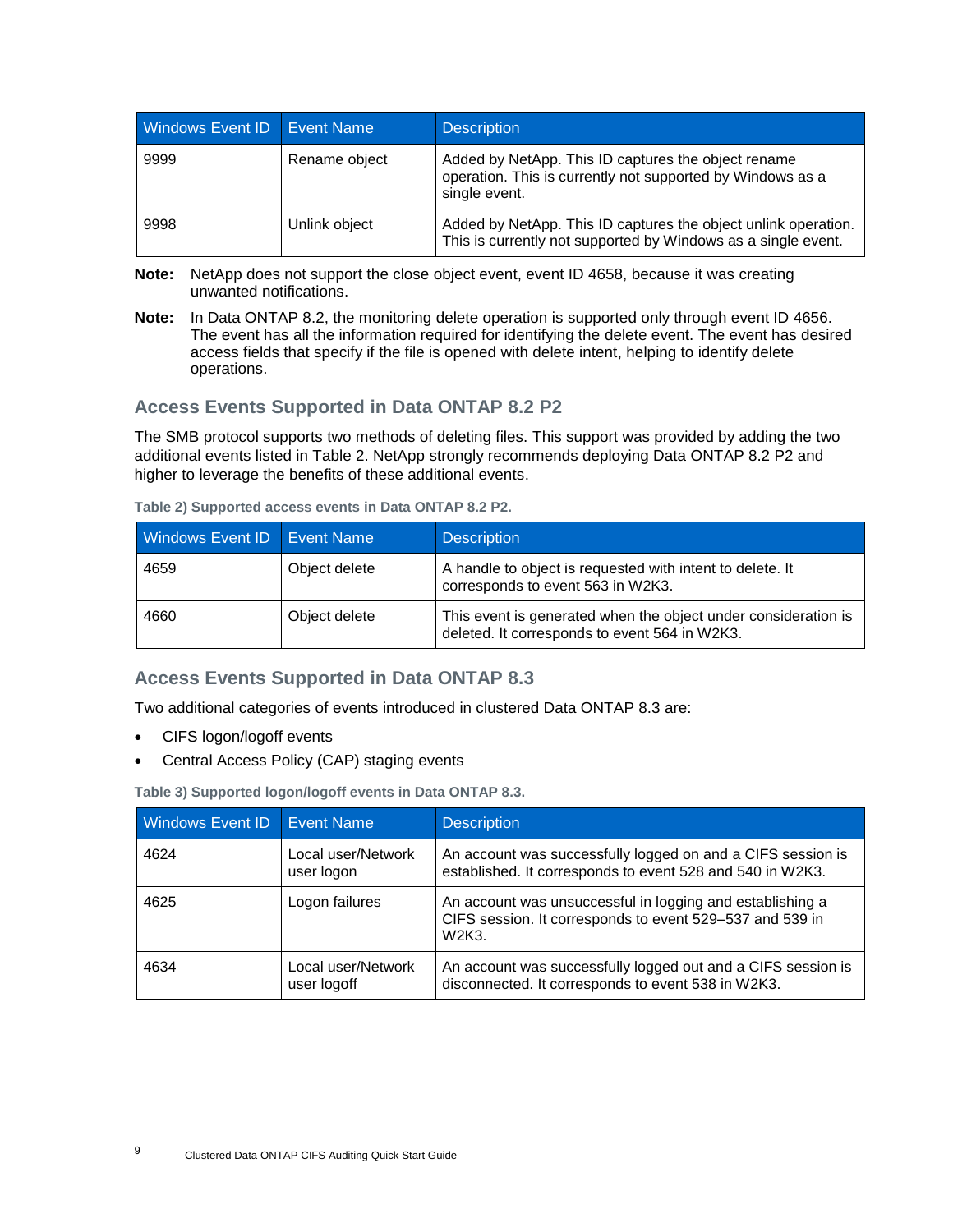<span id="page-9-3"></span>**Table 4) Supported Central Access Policy events in Data ONTAP 8.3.**

| Windows Event ID   Event Name |                                          | <b>Description</b>                                                                                                                                                |
|-------------------------------|------------------------------------------|-------------------------------------------------------------------------------------------------------------------------------------------------------------------|
| 4818                          | Object access,<br>central policy staging | These sets of events are used to evaluate the impact of Central<br>Access Policies configured through AD and applied through the<br>group policy objects on SVMs. |

Auditing of these events can be enabled during audit policy configuration starting from Data ONTAP 8.3 onward.

```
vserver audit create -vserver <vserver name> -destination <unix path> -events cap-staging,file-
ops,cifs-logon-logoff -format evtx -rotate-size <size MB> -rotate-limit <Number of log files>
```
For more information about describing security events, refer to [MS KB Article ID: 947226: Description of](http://support.microsoft.com/kb/947226)  [security events in Windows Vista and in Windows Server 2008.](http://support.microsoft.com/kb/947226)

# <span id="page-9-0"></span>**3 Managing Audit Logs**

### <span id="page-9-1"></span>**3.1 Audit Log File Format**

In Data ONTAP 8.2, audit logs are generated in XML format only. To convert the audit log to Windows EVTX format, use the off-box tool **NetApp EVTX Converter***.* You can find more information about the EVTX Converter in the [community blog.](http://community.netapp.com/t5/Network-Storage-Protocols-Articles-and-Resources/Tool-to-convert-Audit-Logs-from-XML-to-EVTX-Format/ta-p/84735) 

Starting with clustered Data ONTAP 8.2.1, both XML and EVTX formats are supported as log formats. They are provided as options during audit policy configuration. EVTX is used as the default log format unless a different format is specified during audit policy configuration.

You can change the audit log file format to the EVTX format during audit policy configuration starting with Data ONTAP 8.2.1.

```
vserver audit create -vserver <vserver name> -destination <unix path> -format evtx -rotate-size
<size MB> -rotate-limit <Number of log files>
```
### **Log File Naming Convention**

The following is the naming convention of the consolidated log file format, which cannot be configured:

audit <vservername> D<yyyy>-<MM>-<DD>-T<HH>-<MM>-<SS> milliseconds.Xml

# <span id="page-9-2"></span>**3.2 Audit Log Record Format**

The file audit records are saved in an audit log file. The records follow a format similar to the Windows event framework.

### **Schema of Log Records**

Although the log record format is closely aligned with the Windows EVTX format, it follows the NetApp proprietary format. This was done to accommodate the unique nature of the underlying Data ONTAP framework and to improvise on the existing framework wherever possible.

Detailed documentation of the event schema is shared in the community [link.](http://community.netapp.com/t5/Network-Storage-Protocols-Articles-and-Resources/Native-Auditin-Event-Schema-for-ONTAP-8-2-1/ta-p/84993)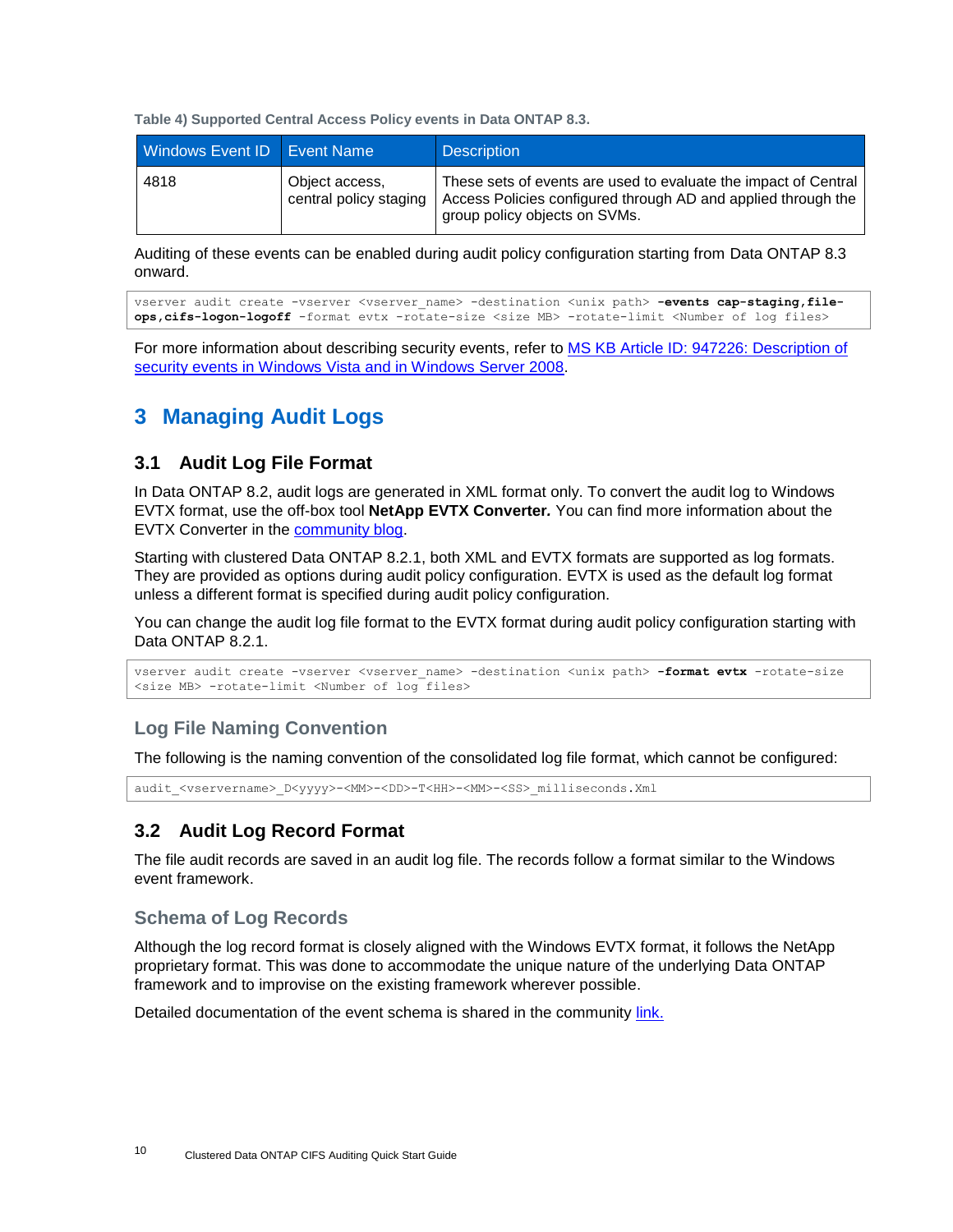### **Path of File in Notifications**

The path information provided in logs will include only the relative path from the root of the containing volume. The user needs to construct the absolute path information from the volume ID, also called msID, and the information available in the file handler field of the log record.

Here is an example:

If there are two volumes—vol0 and vol1—with vol0 joined on / and vol1 on /home/userA, the path /home/userA/division/team/prod has /home/userA in vol0 and /division/team/prod in vol1.

When the file in /home/userA/division/team/prod is accessed, only the path /division/team/prod is available in the notification. The mount point of the volume vol1, which is /home/userA, is called the junction point of the volume vol1.

To construct the absolute path name, the information available outside the log records must be used. Clustered Data ONTAP can be queried with a volume-get-iter ONTAPI call with unique msID to retrieve its junction point. A user developing this support can cache the msID to junction path mapping to avoid calling it every time. Since the namespace will not change frequently, one-time operation to build the namespace should be sufficient.

**Note:** When a new volume is added, the SVM has to be queried again to find the junction point. In rare instances, if the volumes are remounted on a new junction path, the global namespace will be changed. In such instances, periodic querying with  $volume - qet - iter$  to update the volumejunction path mapping is required.

### <span id="page-10-0"></span>**3.3 Audit Log Rotation**

The audit log rotation feature rotates the active log files to which the audit records are written. The log rotation can be configured for time or size.

If the log size and log rotation parameters are not specified, the default values will be used. The default value is log rotation based on a log size of 100MB. New logs will be created until the destination volume has free space. The number of concurrent files kept for log management can be changed with the rotatelimit parameter.

### **Log Rotation Based on Time**

Log rotation is based on calendar date and time. The parameters supported are:

- Month
- Day
- Time: Specific hour and minute of the day. Specifying in minutes is mandatory. For example, on specifying the minute field as 45, at every 45th minute of the hour a new log file will be generated.

The following command creates new log files on specific days of the week:

```
vserver audit modify -vserver <vserver name> -destination <unix path> -rotate-schedule-month
February,March -rotate-schedule-dayofweek Sunday -rotate-schedule-hour 22 -rotate-schedule-minute 
45 -rotate-limit <Number of log files>
```
Log rotation can be based on calendar date and time. The parameters supported are:

```
vserver audit modify -vserver <vserver name> -destination <unix path> -rotate-schedule-month
February,March -rotate-schedule-day 22 -rotate-schedule-hour 22 -rotate-schedule-minute 45 -
rotate-limit <Number of log files>
```
# **Log Rotation Based on Log Size**

Log rotation can be based on log size. This can be configured using the following command: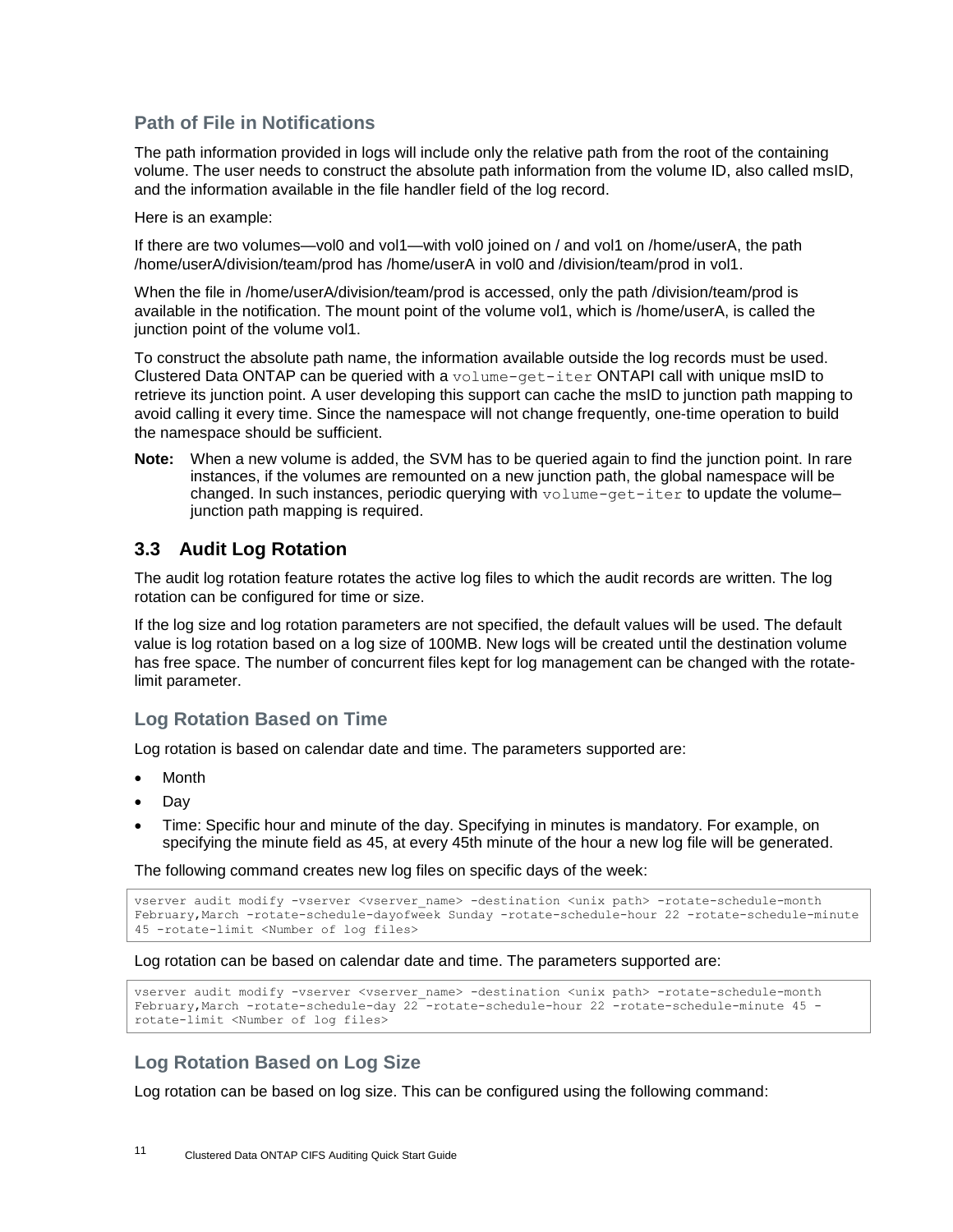```
vserver audit modify -vserver <vserver name> -destination <unix path> -rotate-size <size MB> -
rotate-limit <Number of log files>
```
# <span id="page-11-0"></span>**3.4 Accessing Audit Logs**

Audit logs will be saved in the destination location specified during audit configuration. The logs can be accessed over the data access path. The destination path and the file can be accessed through CIFS shares. Access can be restricted with share-level ACLs or through folder- or file-level ACLs. Similar access is possible through the NFS export path as well.

**Note:** Access to audit logs is through a pull mechanism and retrieved over NFS, CIFS, or another file access protocol method. Audit logs are not integrated with the syslog framework and hence logs cannot be accessed through the push mechanism.

# <span id="page-11-1"></span>**3.5 Partial Logs**

During cluster failovers, the audit engine cannot consolidate the complete Vserverized logs. In this case, the audit log file name will indicate that it is a partial file. As soon as the node boots up, the audit engine will consolidate the records and order them chronologically.

# <span id="page-11-2"></span>**Appendix**

### <span id="page-11-3"></span>**Audit Guarantee Feature**

This feature supports guaranteed logging of audit events. This action is useful when auditing is highly critical, either because of organizational policies or because of regulatory requirements. The feature enables log records to be written to disk before file operations are completed, leaving a highly reliable audit trail. Enabling guaranteed auditing without following the auditing best practices can cause client disruptions. In case records cannot be committed to the disk because of insufficient space in the staging volume or the destination volume client, I/Os will be blocked. This feature is enabled by default and therefore care should be taken when configuring log rotation and destination volume size. They need to be configured as per the best practices listed in [TR-4191: Best Practices Guide for Clustered Data](http://www.netapp.com/us/media/tr-4191.pdf)  [ONTAP 8.2.x and 8.3 Windows File Services.](http://www.netapp.com/us/media/tr-4191.pdf)

This feature can be configured in diag-mode as follows:

```
vserver audit modify -vserver <vserver name> -destination <unix path> -rotate-size 100MB -rotate-
limit 0 -audit-guarantee true|false
```
# <span id="page-11-4"></span>**Performance Impact of Auditing**

Enabling auditing on CIFS has marginal impact on latency and CPU utilization. NetApp completed extensive testing to characterize the performance impact of auditing and recommends following our best practices to minimize the performance impact.

Enabling auditing on multiple SVMs within a single cluster will affect performance. We tested Data ONTAP 8.2.1 with 50 SVMs with minimal performance impact. Consider the number of audit-enabled SVMs before deploying the auditing feature.

# <span id="page-11-5"></span>**Relevant ONTAPI Interfaces for Configuring Auditing**

The auditing features can be configured either through the command-line interface (CLI) or through APIs. Data ONTAP APIs (ONTAPI or the NetApp Manage ONTAP® storage development kit) supported with auditing allow configuring auditing remotely. Information about ONTAPI interfaces can be found in NM-SDK documentation available at the [NetApp Developer Community.](http://community.netapp.com/t5/Developer-Network/ct-p/developer-network) The [developer forum](http://community.netapp.com/t5/Software-Development-Kit-SDK-and-API-Discussions/bd-p/sdk-and-api-discussions) is a useful reference for developers with technical queries.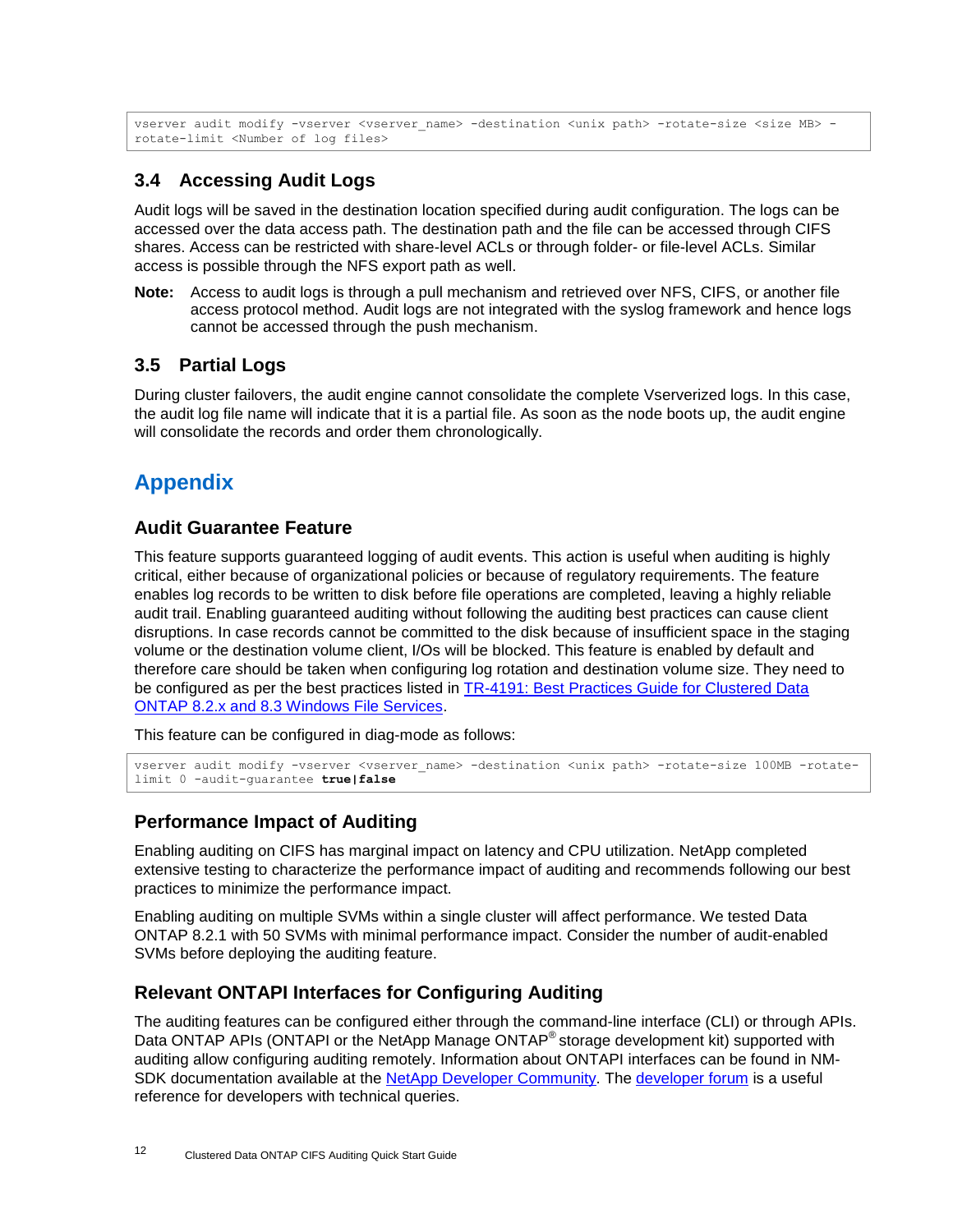**Note:** Cluster ONTAPI interfaces are supported from NM-SDK 4.2 and later.

| <b>ONTAPI</b> Interfaces                       | <b>Description</b>                                                               |
|------------------------------------------------|----------------------------------------------------------------------------------|
| fileservice-audit-config-get                   | Provides audit configuration details for a particular SVM.                       |
| fileservice-audit-config-get-total-<br>records | Obtains the total number of audit configuration entries/records in the<br>table. |
| fileservice-audit-config-get-iter              | Provides audit configuration details for all the SVMs.                           |
| fileservice-audit-config-create                | Creates audit configuration for a particular SVM.                                |
| fileservice-audit-config-destroy               | Deletes audit configuration for a particular SVM.                                |
| fileservice-audit-config-modify                | Modifies the audit configuration for a particular SVM.                           |
| fileservice-audit-enable                       | Enables auditing for a particular SVM.                                           |
| fileservice-audit-disable                      | Disables auditing for a particular SVM.                                          |

**Table 4) List of audit ONTAPI interfaces added to clustered Data ONTAP.**

# **Executing the ONTAPI Interfaces**

Although some of the ONTAPI interfaces run only in clustered context and some only in SVM context, a few ONTAPI interfaces run in both. Keep this in mind before calling ONTAPI.

- **Cluster APIs.** These APIs are executed against the cluster-mgmt IP using cluster administration credentials.
- **Vserver APIs.** These APIs are executed using one of the following options:
	- Calling ONTAPI against an SVM LIF using SVM admin credentials
	- Calling ONTAPI against the cluster-mgmt IP with cluster admin credentials, but using tunneling

# <span id="page-12-0"></span>**Using Fsecurity to Set SACLs on Files and Folders**

SACLs can be configured from the vserver security file-directory command family through the CLI. The command family was known as the Fsecurity feature in Data ONTAP 7-Mode.

This command can be used to construct Security Descriptor Definition Language and applied across multiple folders and files. Applying SACLs using this command is quicker than when applying it over the Windows host.

For more information about the command usage, refer to [File Access Management Guide for CIFS.](https://library.netapp.com/ecm/ecm_download_file/ECMP1610207)

# <span id="page-12-1"></span>**References**

The following references were used in this technical report:

- [File Access Management Guide for CIFS](https://library.netapp.com/ecm/ecm_download_file/ECMP1610207)
- Description of security events in Windows Vista® and Windows Server 2008: <http://support.microsoft.com/kb/947226>
- [TR-4191: Best Practices Guide for Clustered Data ONTAP 8.2.x and 8.3 Windows File Services](http://www.netapp.com/us/media/tr-4191.pdf)
- [TR-4067: Clustered Data ONTAP NFS Best Practice and Implementation Guide](http://www.netapp.com/us/media/tr-4067.pdf)